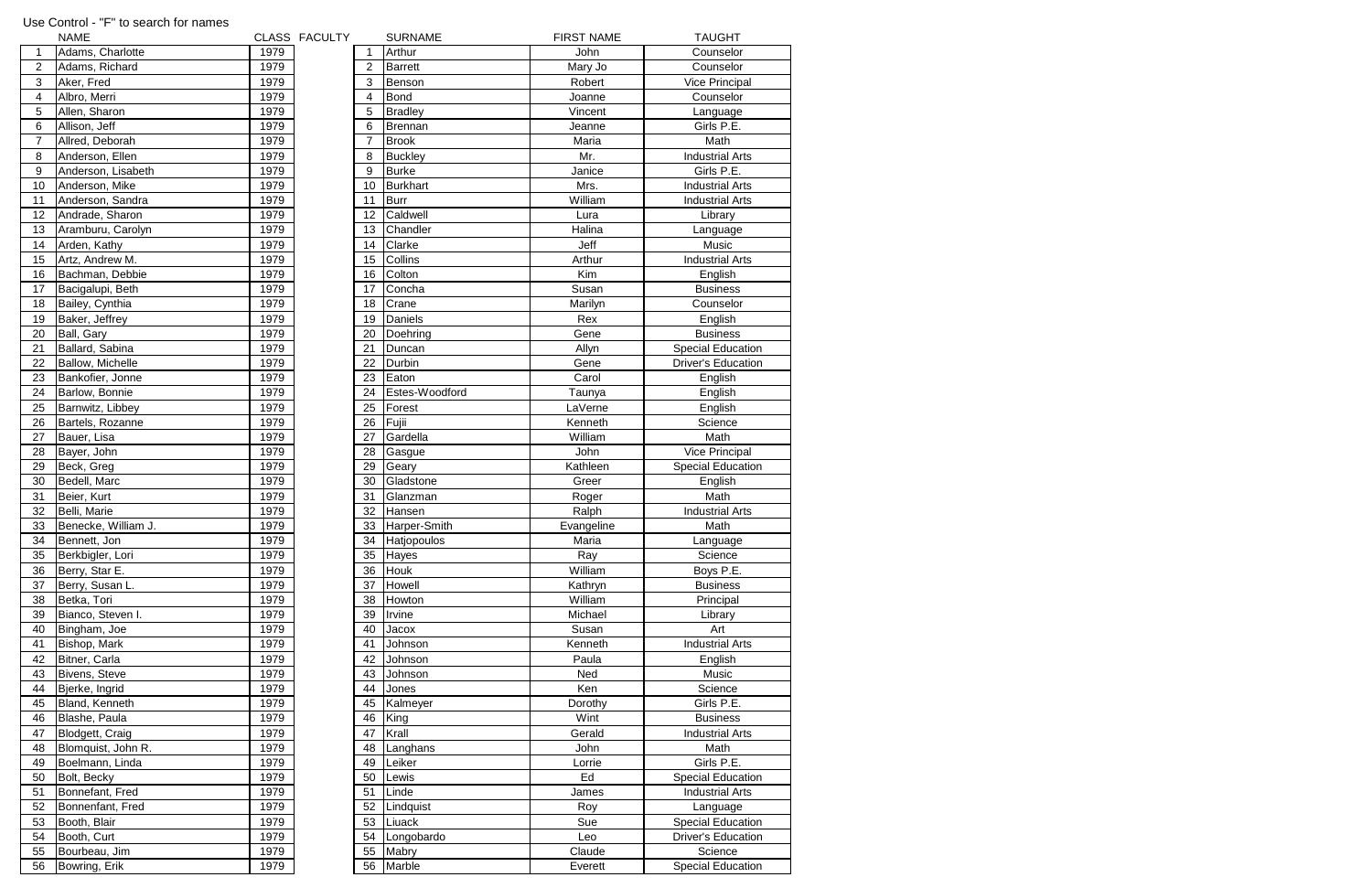| 57  | Boyd, Dawn             | 1979 | 57  | Marsh                  | Phinnie     | Boys P.E.                   |
|-----|------------------------|------|-----|------------------------|-------------|-----------------------------|
| 58  | Boyko, Kym A.          | 1979 | 58  | Martin                 | John        | Science                     |
| 59  | Brady, Elizabeth       | 1979 | 59  | Martin-Martinez        | Olivia      | English                     |
| 60  | Brand, Cynthia         | 1979 | 60  | Mason                  | Barbara     | Music                       |
| 61  | Brandt, Mike           | 1979 | 61  | Mayeroff               | John        | <b>Social Studies</b>       |
| 62  | Braun, Gary            | 1979 | 62  | Meyers                 | Marge       | <b>Business</b>             |
| 63  | Brazell, Sean          | 1979 | 63  | Miller                 | Frederick   | <b>Social Studies</b>       |
| 64  | Briggs, Mike           | 1979 | 64  | Miller                 | Sgt. Billie | Military                    |
| 65  | Britton, Jeff          | 1979 | 65  | Moore                  | Jacqueline  | English                     |
| 66  | Broadhead, Wendy       | 1979 | 66  | Morrison               | Jim         | <b>Social Studies</b>       |
| 67  | Brosnan, Jacqueline K. | 1979 | 67  | Mortara                | Gene        | Science                     |
| 68  | Bruce, Todd            | 1979 | 68  | <b>Moss</b>            | James       | <b>Industrial Arts</b>      |
| 69  | Bryan, Kim             | 1979 | 69  | Mueller                | Carol       | Language                    |
| 70  | Buboltz, Diana         | 1979 | 70  | Muth                   | Margaret    | English                     |
| 71  | Buccambuso, Mike       | 1979 | 71  | <b>Neal</b>            | Jack{John}  | <b>Music/Social Studies</b> |
| 72  | Buck, Louise           | 1979 | 72  | Ochs                   | George      | Science                     |
| 73  | Buonamici, Steve       | 1979 | 73  | Owens                  | Tom         | <b>Social Studies</b>       |
| 74  | Burke, Damon           | 1979 | 74  | Parker                 | Ida         | Language                    |
| 75  | Burns, Carey           | 1979 | 75  | Pentaluma              | William     | Boys P.E.                   |
| 76  | Burroughs, Valerie     | 1979 | 76  | Phelps                 | Georgina    | <b>Industrial Arts</b>      |
| 77  | Bush, Holly            | 1979 | 77  | Phillips               | Pam         | Special Education           |
| 78  | Butler, James          | 1979 | 78  | Potts                  | James       | <b>Vice Principal</b>       |
| 79  | Butler, Johna          | 1979 | 79  | Purinton               | Jean        | English                     |
| 80  | Carey, Tim             | 1979 | 80  | Rasley                 | Pam         | <b>Social Studies</b>       |
| 81  | Carman, Kerry          | 1979 | 81  | Retterer               | Cathy       | <b>Business</b>             |
| 82  | Carter, Brenda         | 1979 | 82  | Ridderbush             | Sgt. Robert | Military                    |
| 83  | Carter, Charles E.     | 1979 | 83  | Robards                | Clyde       | Science                     |
| 84  | Cartlidge, Albert E.   | 1979 | 84  | Ruiz                   | Doris       | Home Economics              |
| 85  | Cartwright, Russell C. | 1979 | 85  | Ryan                   | Tom         | Art                         |
| 86  | Caselli, Kendra        | 1979 | 86  | Ryan                   | Margarita   | Language                    |
| 87  | Chapman, Gary          | 1979 | 87  | Ryser                  | Jean        | Nurse                       |
| 88  | Cheaton, Burton        | 1979 | 88  | Salls                  | Jennifer    | Math                        |
| 89  | Chew, Brian            | 1979 | 89  | Scattini               | Gene        | Boys P.E.                   |
| 90  | Cirves, Pam            | 1979 | 90  | Shields                | Mel         | English                     |
| 91  | Cistone, Jim           | 1979 | 91  | Simonian               | Simon       | Science                     |
| 92  | Clark, Darren          | 1979 | 92  | Stevenson              | Carol       | Girls P.E.                  |
| 93  | Clowers, Michael       | 1979 | 93  | Streng                 | George      | <b>Social Studies</b>       |
| 94  | Cockle, Mary           | 1979 | 94  | Sullivan               | Gary        | <b>Social Studies</b>       |
| 95  | Conte, Mark            | 1979 | 95  | Sullivan               | Mary        | English                     |
| 96  | Copelan, Howard        | 1979 | 96  | Sullivan               | Charlene    | English                     |
| 97  | Coppola, Stephen       | 1979 | 97  | Swinden                | Ester       | Home Economics              |
| 98  | Cozzi, Michelle        | 1979 | 98  | <b>Tripp</b>           | Carol       | English                     |
| 99  | Crabtree, Gin          | 1979 | 99  | Trout                  | Lloyd       | Social Studies              |
| 100 | Cralle, Kevin          | 1979 | 100 | Turney                 | Stephen     | Counselor                   |
| 101 | Crandall, Harold       | 1979 | 101 | Walker                 | Harry       | English                     |
|     | 102 Crawford, Richard  | 1979 |     | 102 Warren-Vasconcelos | Judy        | English                     |
| 103 | Crews, Sandy           | 1979 |     | 103 Weldon             | Connie      | Home Economics              |
|     | 104 Cross, Colleen     | 1979 | 104 | Werry                  | Florence    | Counselor                   |
|     | 105 Crowther, Ryan     | 1979 |     | 105 Wiseman            | Christine   | Language                    |
|     | 106 Cunningham, Julie  | 1979 |     | 106 Woodward           | George      | Math                        |
|     | 107 Current, Honey     | 1979 |     | 107 Worthen            | William     | Science                     |
|     | 108 Curtis, Robert     | 1979 |     | 108 Wright             | Leslie      | English                     |
|     | 109   Daily, Glen      | 1979 |     | 109 Wycoff             | Mary        | <b>Social Studies</b>       |
|     | 110 Daniel, Rex        | 1979 |     | $110$ Zucco            | Lewis       | <b>Business</b>             |

| Boyd, Dawn                   | 1979                                                                                                                                                                                                                                                                                                                                                                                                                                                                                                                                                      |
|------------------------------|-----------------------------------------------------------------------------------------------------------------------------------------------------------------------------------------------------------------------------------------------------------------------------------------------------------------------------------------------------------------------------------------------------------------------------------------------------------------------------------------------------------------------------------------------------------|
| Boyko, Kym A.                | 1979                                                                                                                                                                                                                                                                                                                                                                                                                                                                                                                                                      |
| Brady, Elizabeth             | 1979                                                                                                                                                                                                                                                                                                                                                                                                                                                                                                                                                      |
|                              | 1979                                                                                                                                                                                                                                                                                                                                                                                                                                                                                                                                                      |
| Brandt, Mike                 | 1979                                                                                                                                                                                                                                                                                                                                                                                                                                                                                                                                                      |
|                              | 1979                                                                                                                                                                                                                                                                                                                                                                                                                                                                                                                                                      |
|                              | 1979                                                                                                                                                                                                                                                                                                                                                                                                                                                                                                                                                      |
|                              | 1979                                                                                                                                                                                                                                                                                                                                                                                                                                                                                                                                                      |
|                              | 1979                                                                                                                                                                                                                                                                                                                                                                                                                                                                                                                                                      |
|                              | 1979                                                                                                                                                                                                                                                                                                                                                                                                                                                                                                                                                      |
|                              | 1979                                                                                                                                                                                                                                                                                                                                                                                                                                                                                                                                                      |
|                              | 1979                                                                                                                                                                                                                                                                                                                                                                                                                                                                                                                                                      |
|                              | 1979                                                                                                                                                                                                                                                                                                                                                                                                                                                                                                                                                      |
|                              | 1979                                                                                                                                                                                                                                                                                                                                                                                                                                                                                                                                                      |
|                              | 1979                                                                                                                                                                                                                                                                                                                                                                                                                                                                                                                                                      |
|                              | 1979                                                                                                                                                                                                                                                                                                                                                                                                                                                                                                                                                      |
|                              | 1979                                                                                                                                                                                                                                                                                                                                                                                                                                                                                                                                                      |
|                              | 1979                                                                                                                                                                                                                                                                                                                                                                                                                                                                                                                                                      |
|                              | 1979                                                                                                                                                                                                                                                                                                                                                                                                                                                                                                                                                      |
|                              | 1979                                                                                                                                                                                                                                                                                                                                                                                                                                                                                                                                                      |
|                              | 1979                                                                                                                                                                                                                                                                                                                                                                                                                                                                                                                                                      |
|                              |                                                                                                                                                                                                                                                                                                                                                                                                                                                                                                                                                           |
|                              | 1979                                                                                                                                                                                                                                                                                                                                                                                                                                                                                                                                                      |
|                              | 1979                                                                                                                                                                                                                                                                                                                                                                                                                                                                                                                                                      |
|                              | 1979                                                                                                                                                                                                                                                                                                                                                                                                                                                                                                                                                      |
|                              | 1979                                                                                                                                                                                                                                                                                                                                                                                                                                                                                                                                                      |
|                              | 1979                                                                                                                                                                                                                                                                                                                                                                                                                                                                                                                                                      |
|                              | 1979                                                                                                                                                                                                                                                                                                                                                                                                                                                                                                                                                      |
|                              | 1979                                                                                                                                                                                                                                                                                                                                                                                                                                                                                                                                                      |
|                              | 1979                                                                                                                                                                                                                                                                                                                                                                                                                                                                                                                                                      |
|                              | 1979                                                                                                                                                                                                                                                                                                                                                                                                                                                                                                                                                      |
|                              | 1979                                                                                                                                                                                                                                                                                                                                                                                                                                                                                                                                                      |
|                              | 1979                                                                                                                                                                                                                                                                                                                                                                                                                                                                                                                                                      |
|                              | 1979                                                                                                                                                                                                                                                                                                                                                                                                                                                                                                                                                      |
|                              | 1979                                                                                                                                                                                                                                                                                                                                                                                                                                                                                                                                                      |
| Cistone, Jim                 |                                                                                                                                                                                                                                                                                                                                                                                                                                                                                                                                                           |
|                              | 1979                                                                                                                                                                                                                                                                                                                                                                                                                                                                                                                                                      |
| Clark, Darren                | 1979                                                                                                                                                                                                                                                                                                                                                                                                                                                                                                                                                      |
| Clowers, Michael             | 1979                                                                                                                                                                                                                                                                                                                                                                                                                                                                                                                                                      |
| Cockle, Mary                 | 1979                                                                                                                                                                                                                                                                                                                                                                                                                                                                                                                                                      |
| Conte, Mark                  | 1979                                                                                                                                                                                                                                                                                                                                                                                                                                                                                                                                                      |
| Copelan, Howard              | 1979                                                                                                                                                                                                                                                                                                                                                                                                                                                                                                                                                      |
| Coppola, Stephen             | 1979                                                                                                                                                                                                                                                                                                                                                                                                                                                                                                                                                      |
| Cozzi, Michelle              | 1979                                                                                                                                                                                                                                                                                                                                                                                                                                                                                                                                                      |
| Crabtree, Gin                | 1979                                                                                                                                                                                                                                                                                                                                                                                                                                                                                                                                                      |
| Cralle, Kevin                | 1979                                                                                                                                                                                                                                                                                                                                                                                                                                                                                                                                                      |
| Crandall, Harold             | 1979                                                                                                                                                                                                                                                                                                                                                                                                                                                                                                                                                      |
| Crawford, Richard            | 1979                                                                                                                                                                                                                                                                                                                                                                                                                                                                                                                                                      |
| Crews, Sandy                 | 1979                                                                                                                                                                                                                                                                                                                                                                                                                                                                                                                                                      |
| Cross, Colleen               | 1979                                                                                                                                                                                                                                                                                                                                                                                                                                                                                                                                                      |
| Crowther, Ryan               | 1979                                                                                                                                                                                                                                                                                                                                                                                                                                                                                                                                                      |
| Cunningham, Julie            | 1979                                                                                                                                                                                                                                                                                                                                                                                                                                                                                                                                                      |
|                              |                                                                                                                                                                                                                                                                                                                                                                                                                                                                                                                                                           |
| Current, Honey               | 1979                                                                                                                                                                                                                                                                                                                                                                                                                                                                                                                                                      |
| Curtis, Robert               | 1979                                                                                                                                                                                                                                                                                                                                                                                                                                                                                                                                                      |
| Daily, Glen                  | 1979                                                                                                                                                                                                                                                                                                                                                                                                                                                                                                                                                      |
| Daniel, Rex                  | 1979                                                                                                                                                                                                                                                                                                                                                                                                                                                                                                                                                      |
| Daniel, Thomas B.            | 1979                                                                                                                                                                                                                                                                                                                                                                                                                                                                                                                                                      |
| Darnell, Lani<br>Davis, Mike | 1979<br>1979                                                                                                                                                                                                                                                                                                                                                                                                                                                                                                                                              |
|                              | Brand, Cynthia<br>Braun, Gary<br>Brazell, Sean<br>Briggs, Mike<br>Britton, Jeff<br>Broadhead, Wendy<br>Brosnan, Jacqueline K.<br>Bruce, Todd<br>Bryan, Kim<br>Buboltz, Diana<br>Buccambuso, Mike<br>Buck, Louise<br>Buonamici, Steve<br>Burke, Damon<br>Burns, Carey<br>Burroughs, Valerie<br>Bush, Holly<br>Butler, James<br>Butler, Johna<br>Carey, Tim<br>Carman, Kerry<br>Carter, Brenda<br>Carter, Charles E.<br>Cartlidge, Albert E.<br>Cartwright, Russell C.<br>Caselli, Kendra<br>Chapman, Gary<br>Cheaton, Burton<br>Chew, Brian<br>Cirves, Pam |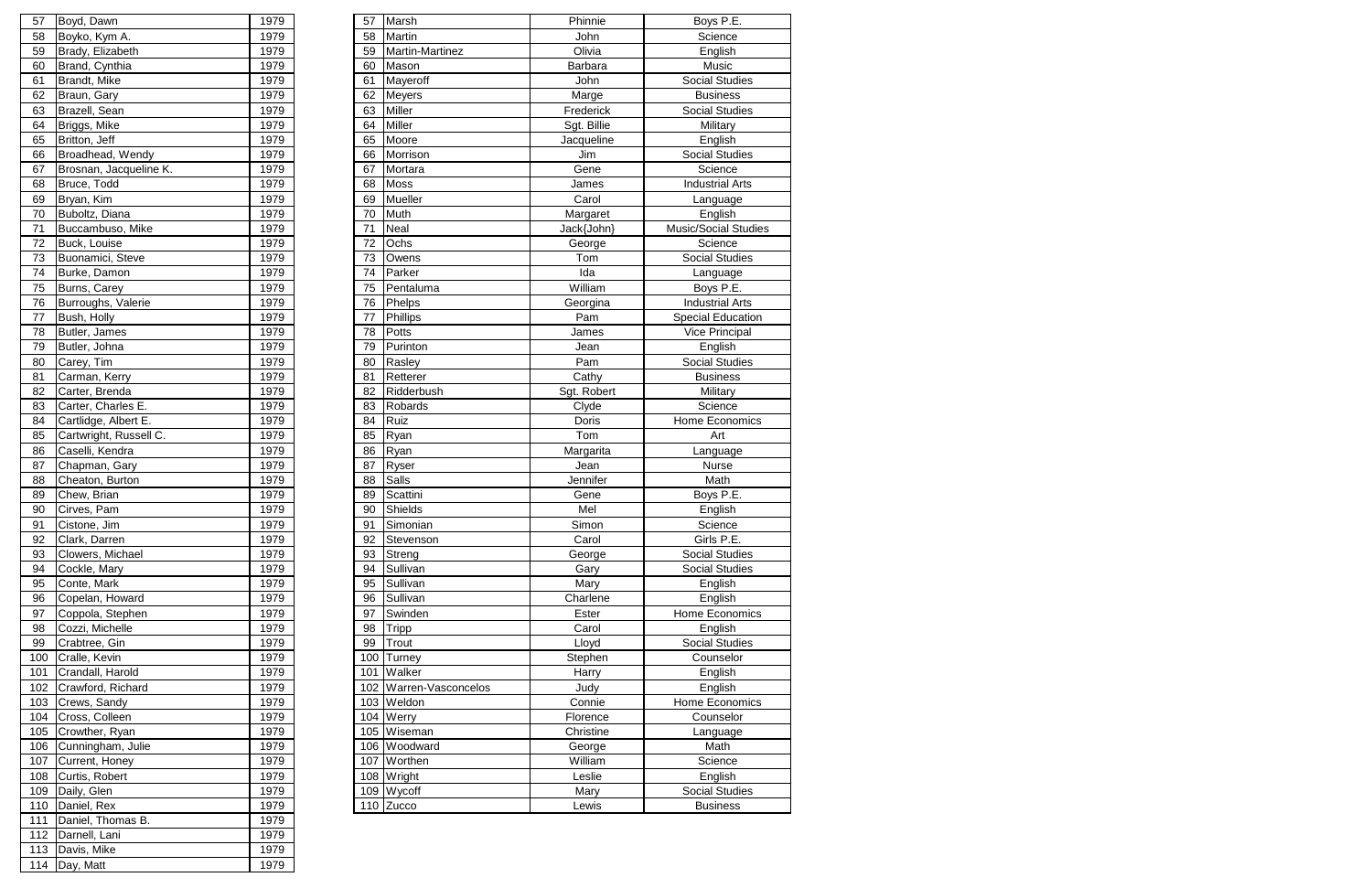| 115        | DeAngeli, Doug     | 1979         |
|------------|--------------------|--------------|
| 116        | DeRenzy, Katherine | 1979         |
| 117        | DeRicco, Toni      | 1979         |
| 118        | Desimone, Laura    | 1979         |
| 119        | Devine, Bill       | 1979         |
| 120        | Dianco, Steve      | 1979         |
| 121        | Dodson, Larry      | 1979         |
| 122        | Doehring, Jeff     | 1979         |
| 123        | Dolan, Stacey      | 1979         |
| 124        | Dow, Lisa          | 1979         |
| 125        | Downing, Nina      | 1979         |
| 126        | Doyle, Greg        | 1979         |
| 127        | Drew, Steacy       | 1979         |
| 128        | Droutsas, Sandra   | 1979         |
| 129        | Dunn, Jana         | 1979         |
| 130        | Durbin, Ayme       | 1979         |
| 131        | Durkee, David      | 1979         |
| 132        | Earl, Tyler        | 1979         |
| 133        | Eben, Kevin        | 1979         |
| 134        | Ekjord, nine       | 1979         |
| 135        | Elcano, Jerry      | 1979         |
| 136        | Ely, Marlene       | 1979         |
| 137        | Engblom, Louise    | 1979         |
| 138        | Engs, Stuart       | 1979         |
| 139        | Estes, Rosa        | 1979         |
| 140        | Evatz, Mark        | 1979         |
| 141        | Eveatt, Janet      | 1979         |
| 142        | Eveatt, Julie      | 1979         |
| 143        | Falkenberg, David  | 1979         |
| 144        | Faulstich, John    | 1979         |
| 145        | Fay, Jeff          | 1979         |
| 146        | Fenner, Brett      | 1979         |
| 147        | Ferrigno, Paul     | 1979         |
| <u>148</u> | Fey, Franklin J.   | <u> 1979</u> |
| 149        | Fleck, Jeffrey     | 1979         |
| 150        | Fleming, Jay       | 1979         |
| 151        | Fong, Beverly      | 1979         |
| 152        | Forbes, Monte      | 1979         |
| 153        | Freed, Steve       | 1979         |
| 154        | Freeman, Mitzi     | 1979         |
| 155        | Friede, Karla      | 1979         |
| 156        | Fry, Robert        | 1979         |
| 157        | Fujii, Josh        | 1979         |
| 158        | Gabrielli, Gina    | 1979         |
| 159        | Galli, Reed        | 1979         |
| 160        | Gardner, Ken       | 1979         |
| 161        | Glidewell, Karen   | 1979         |
| 162        | Goble, Scott       | 1979         |
| 163        | Goodish, William   | 1979         |
| 164        | Gorham, Scott      | 1979         |
| 165        | Granata, Bill      | 1979         |
| 166        | Green, Cathleen    | 1979         |
| 167        | Groak, Alexis D.   | 1979         |
| 168        | Guerra, Francisco  | 1979         |
| 169        | Gunther, Virginia  | 1979         |
| 170        | Gustafson, Dawn    | 1979         |
| 171        | Hall, Josh         | 1979         |
| 172        | Hall, Rick         | 1979         |
|            |                    |              |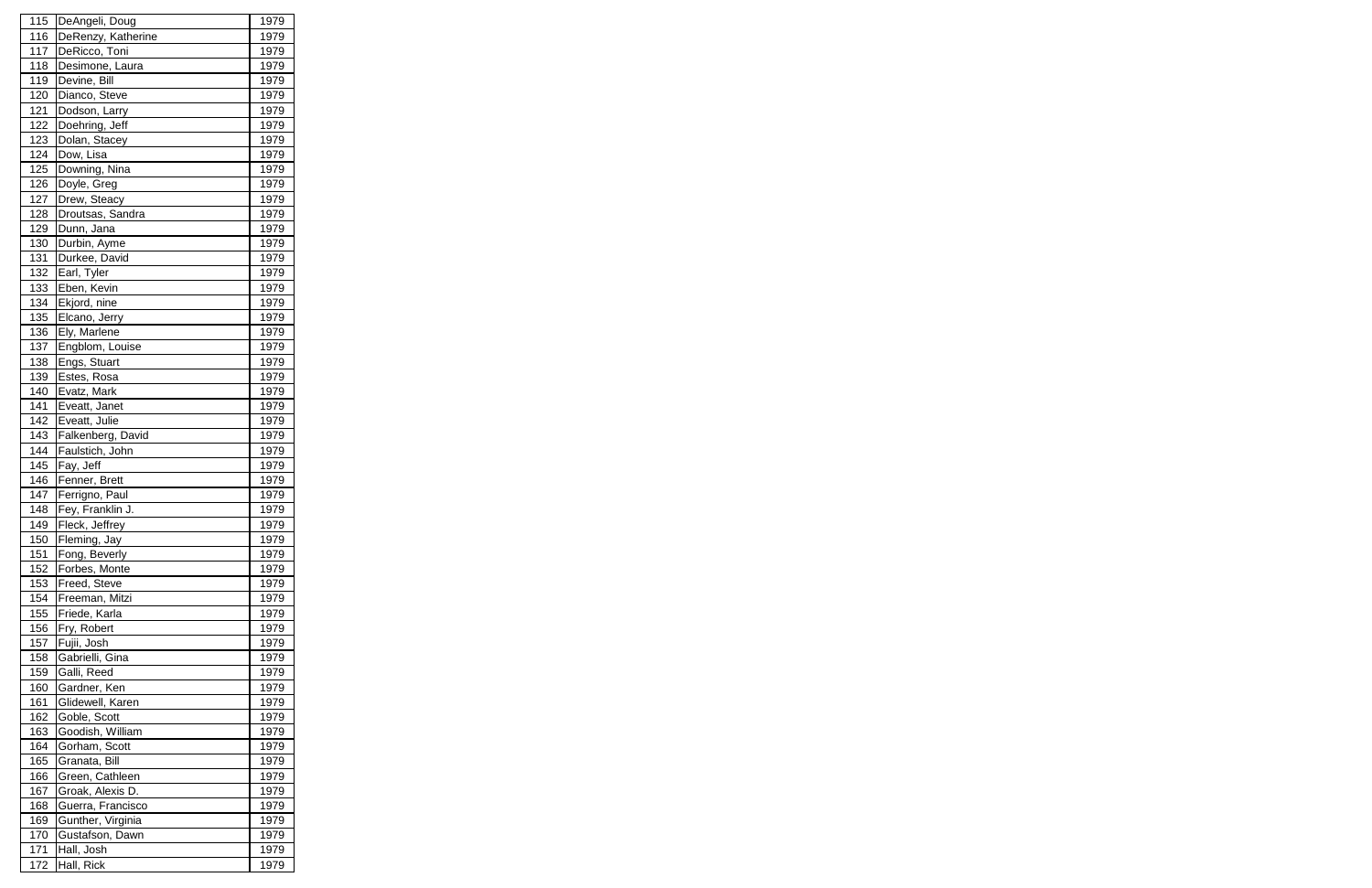| 173        | Handley, Mike                 | 1979         |
|------------|-------------------------------|--------------|
| 174        | Hanford, Deanne               | 1979         |
| 175        | Harbinson, Karen              | 1979         |
| 176        | Harreld, Martha               | 1979         |
| 177        | Hartman, Melinda              | 1979         |
| 178        | Hay, Gigi                     | 1979         |
| 179        | Hay-Chapman, Matt             | 1979         |
| 180        | Hellems, Larry E.             | 1979         |
| 181        | Hellston, Lars L.             | 1979         |
| 182        | Heppner, John                 | 1979         |
| 183        | Hernandez, Gloria             | 1979         |
| 184        | Hershenow, Stan               | 1979         |
| 185        | Hesselman, Roger              | 1979         |
| 186        | Heydon, Maureen               | 1979         |
| 187        | Hill, Kenneth C.              | 1979         |
| 188        | Hill, Leslie                  | 1979         |
| 189        | Hinton, Beckie                | 1979         |
| 190        | Hlubeck, Christie             |              |
|            |                               | 1979         |
| 191        | Hodson, Dalene                | 1979         |
| 192        | Hoekstra, Karie               | 1979         |
| 193        | Hopper, Alan                  | 1979         |
| 194        | Horan, Shelley                | 1979         |
| 195        | Howard, Martha                | 1979         |
| 196        | Howard, Mary                  | 1979         |
| 197        | Hoy, Michael                  | 1979         |
| 198        | Hsu, Celia Chad-Chin          | 1979         |
| 199        | Huddleston, Darline           | 1979         |
| 200        | Huffman, Charlie E.           | 1979         |
| 201        | Hughes, Clifford E.           | 1979         |
| 202        | Hull, Lori                    | 1979         |
| 203        | Hull, Vaslerie                | 1979         |
| 204        | Humphrey, Sally               | 1979         |
| 205        | Hussman, Charlie              | 1979         |
| <b>206</b> | Hutchingson, Shari            | <u>1979</u>  |
| 207        | Hyman, Tracy                  | 1979         |
| 208        | lacovelli, Violet             | 1979         |
| 209        | Ihrig, Andrew                 | 1979         |
| 210        | Irvin, Andrew                 | 1979         |
| 211        | Jacobson, Jackie              | 1979         |
| 212        | Jahn, Ronald H.               | 1979         |
| 213        | Jay, Richard                  | 1979         |
| 214        | Jennings, Don                 | 1979         |
| 215        | Jensen, Robert                | 1979         |
| 216        | Johnson, Jaydene              | 1979         |
| 217        | Jones, Becky                  | 1979         |
| 218        | Jones, Lynne                  | 1979         |
| 219        | Jorna, Marcel                 | 1979         |
| 220        | Judd, Nora                    | 1979         |
| 221        | Juenke, Patty                 | 1979         |
| 222        | Kanwetz, Catherine            | 1979         |
| 223        | Kelley, Colleen               | 1979         |
| 224        | Kennedy, Teri                 | 1979         |
| 225        | Kerns, Tom                    | 1979         |
| 226        | Kersey, Cindy                 | 1979         |
| 227        | Kersten, Ann                  |              |
|            |                               | 1979         |
| 228        | Kiel, Cherie<br>King, Randall | 1979<br>1979 |
| 229        |                               |              |
| 230        | Kirby, Virginia               | 1979         |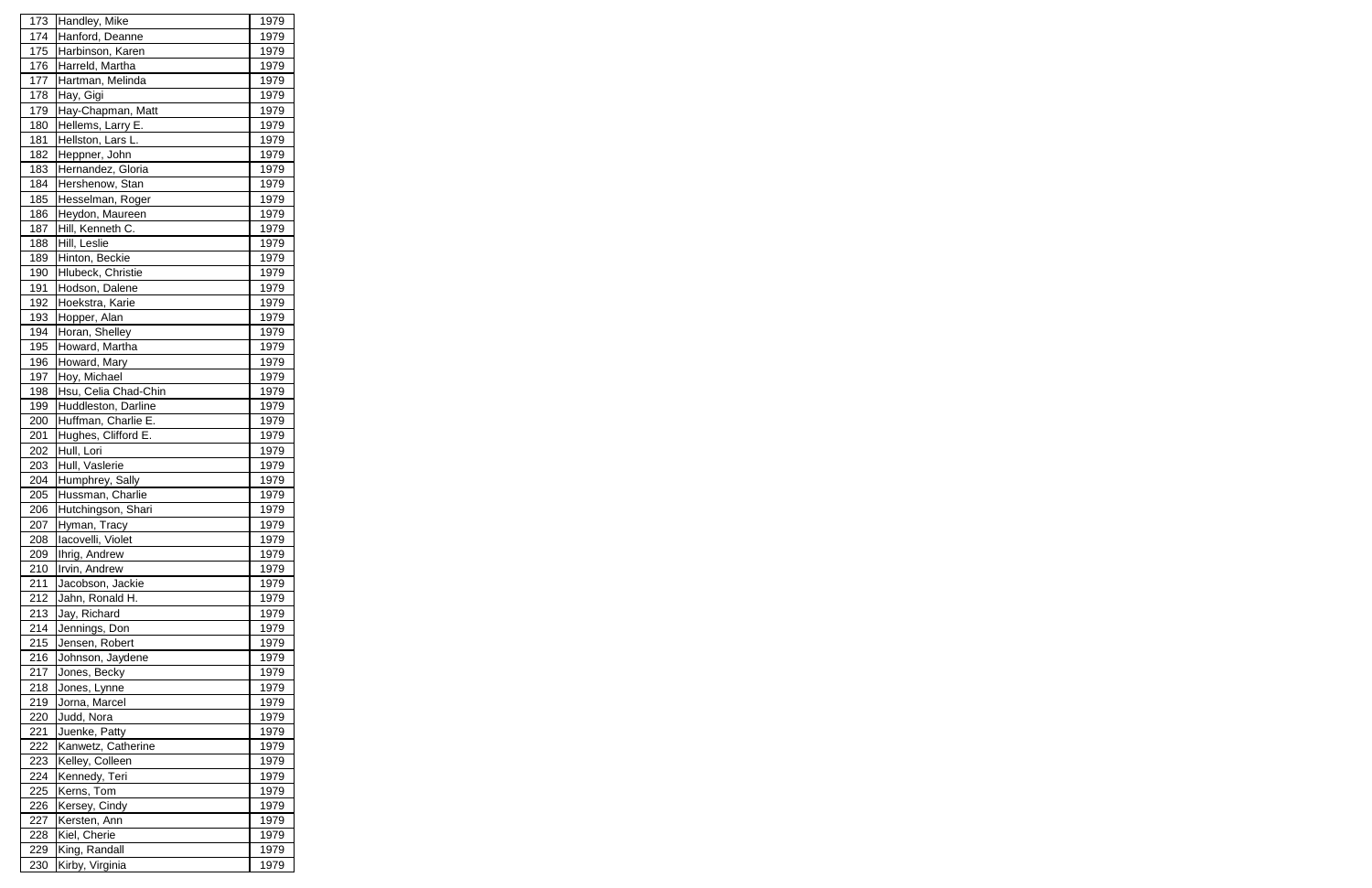| 231 | Koehler, Dave              | 1979         |
|-----|----------------------------|--------------|
| 232 | Kogan, Sabrina             | 1979         |
| 233 | Kostianen, Reigo           | 1979         |
| 234 | Kowal, Dave                | 1979         |
| 235 | Kral, Robin                | 1979         |
| 236 | Krueger, Jim               | 1979         |
| 237 | Krupp, Julie               | 1979         |
| 238 | Kusik, Polly               | 1979         |
| 239 | LaCruze, Dennis            | 1979         |
| 240 | LaFrance, Leeandrea        | 1979         |
| 241 | Lage, Sam                  | 1979         |
| 242 | Lake, Tracey               | 1979         |
| 243 | Lambert, Sabryna K.        | 1979         |
| 244 | Landeck, Scott             | 1979         |
| 245 | Lane, Jim                  | 1979         |
| 246 | Larrieu, Jacqui            | 1979         |
| 247 | Laub, Debi                 | 1979         |
| 248 | Lawson, Nancy              | 1979         |
| 249 | Laxalt, Paul               | 1979         |
| 250 | Learey, Bonnie             | 1979         |
| 251 | Lemons, Craig              | 1979         |
| 252 | Leonard, Jamie             | 1979         |
| 253 | Leonhard, Karen            | 1979         |
| 254 | Lewis, Shari               | 1979         |
| 255 | Libke, Janine              | 1979         |
| 256 | Lienert, Pat               | 1979         |
| 257 | Lindemann, Anthony         | 1979         |
| 258 | Lindsmith, Diane           | 1979         |
| 259 | Little, Peggy              | 1979         |
| 260 | Logsdon, Scott C.          | 1979         |
| 261 | Lozaro, Mike               | 1979         |
| 262 | Lucchesi, Gina             | 1979         |
| 263 | Lusty, Kathleen            | 1979         |
| 264 | Lynn, Coby M.              | <u> 1979</u> |
| 265 | Mack, Darren               | 1979         |
| 266 | Maclellan, Scott           | 1979         |
| 267 | Maddox, Ron                | 1979         |
| 268 | Magee, Susie               | 1979         |
| 269 | Mahan, John T.             | 1979         |
| 270 | Maiss, Cyndie C.           | 1979         |
| 271 | Makabe, Wayne              | 1979         |
| 272 | Malson, Lori               | 1979         |
| 273 | Marin, Darin               | 1979         |
| 274 | Marston, Scott             | 1979         |
| 275 | Martin, Brian              | 1979         |
| 276 | Martin, jeff               | 1979         |
| 277 | Marts, James M.            | 1979         |
| 278 | Masterson, Todd            | 1979         |
| 279 | Mater, Scott               | 1979         |
| 280 | Mathews, Norm              | 1979         |
| 281 | Mathewson, Mark            | 1979         |
| 282 | Mathis, Chris              | 1979         |
| 283 | Matschke Rasmussen, Amy D. | 1979         |
| 284 | Mattos, John L.            | 1979         |
| 285 | McBride, Darren            | 1979         |
| 286 | McCabe, Michelle M.        | 1979         |
| 287 | McCall, Diane              | 1979         |
| 288 | McCartney, Christina       | 1979         |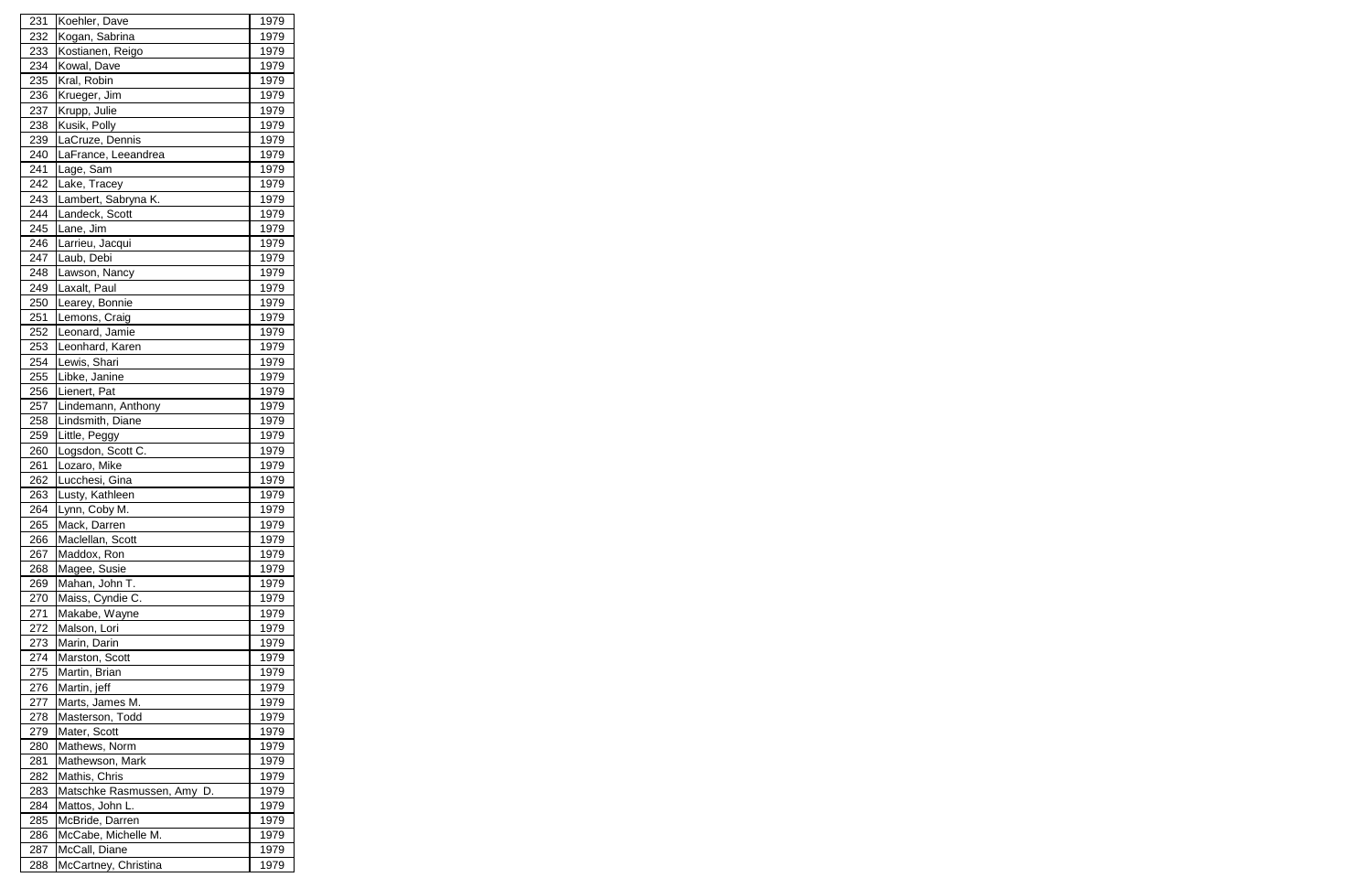| 289        | McCaskill, Roger            | 1979                 |
|------------|-----------------------------|----------------------|
| 290        | McCollum, Jeff              | 1979                 |
| 291        | McEwen, Paul                | 1979                 |
| 292        | McGranahan, Debbie          | 1979                 |
| 293        | McIntire, Cindy             | 1979                 |
| 294        | McKay, Steve                | 1979                 |
| 295        | McKillip, Darrin            | 1979                 |
| 296        | McKnight, Judith            | 1979                 |
| 297        | McSweeney, Lisa             | 1979                 |
| 298        | Menke, Jonelle              | 1979                 |
| 299        | Mestre, Steve               | 1979                 |
| 300        | Metcalfe, Mat               | 1979                 |
| 301        | Meyer, Carla J.             | 1979                 |
| 302        | Meyers, Cassie              | 1979                 |
| 303        | Miller, Laurie              | 1979                 |
| 304        | Minor, Robert               | 1979                 |
| 305        | Mitchell, Bridgette         | 1979                 |
| 306        | Moore, Greg                 | 1979                 |
| 307        | Moore, Lori                 | 1979                 |
| 308        | Moore, Richard              | 1979                 |
| 309        | Mordecai, Laurie            | 1979                 |
| 310        | Morin, Renee                | 1979                 |
| 311        | Morris, Jim                 | 1979                 |
| 312        | Morrison, Connie            | 1979                 |
| 313        | Morrison, Dave              | 1979                 |
| 314        | Mortz, James                | 1979                 |
| 315        | Mueller, Tom                | 1979                 |
| 316        | Munson, Deona               | 1979                 |
| 317        | Myhre, Michelle             | 1979                 |
| 318        | Neidert, David K.           | 1979                 |
| 319        | Nelson, Bric                | 1979                 |
| 320        | Nelson, Daniel              | 1979                 |
| 321        | Neumann, Mark               | 1979                 |
| 322        |                             |                      |
| 323        | Nigri, Cory<br>Nolan, Carol | <u> 1979</u><br>1979 |
| 324        | O'Brien, Tim                | 1979                 |
| 325        | O'Halloran, Lee             | 1979                 |
| 326        | Oien, Diane                 | 1979                 |
| 327        | Oliver, Shelly              | 1979                 |
| 328        | Orchard, Scot               | 1979                 |
| 329        | Osborne, Dan J.             | 1979                 |
| 330        | Osen, Belinda               | 1979                 |
| 331        | Osgood, Lynda               | 1979                 |
| 332        | Ouellette, Charles          | 1979                 |
| 333        | Owens, John                 | 1979                 |
|            | Oyhamburu, Terry            |                      |
| 334        | Pallavicini, Keith A.       | 1979                 |
| 335<br>336 | Palone, Delmar              | 1979<br>1979         |
|            | Parraguirre, Wendy          |                      |
| 337        |                             | 1979                 |
| 338        | Parrs, David                | 1979                 |
| 339        | Perko, Lee                  | 1979                 |
| 340        | Peters, Thomas              | 1979                 |
| 341        | Peters, Tim                 | 1979                 |
| 342        | Peterson, Julie             | 1979                 |
| 343        | Pharis, Valerie             | 1979                 |
| 344        | Phungphiphadhana, Titapa    | 1979                 |
| 345        | Piekarz, Mike               | 1979                 |
| 346        | Pincolini, John R.          | 1979                 |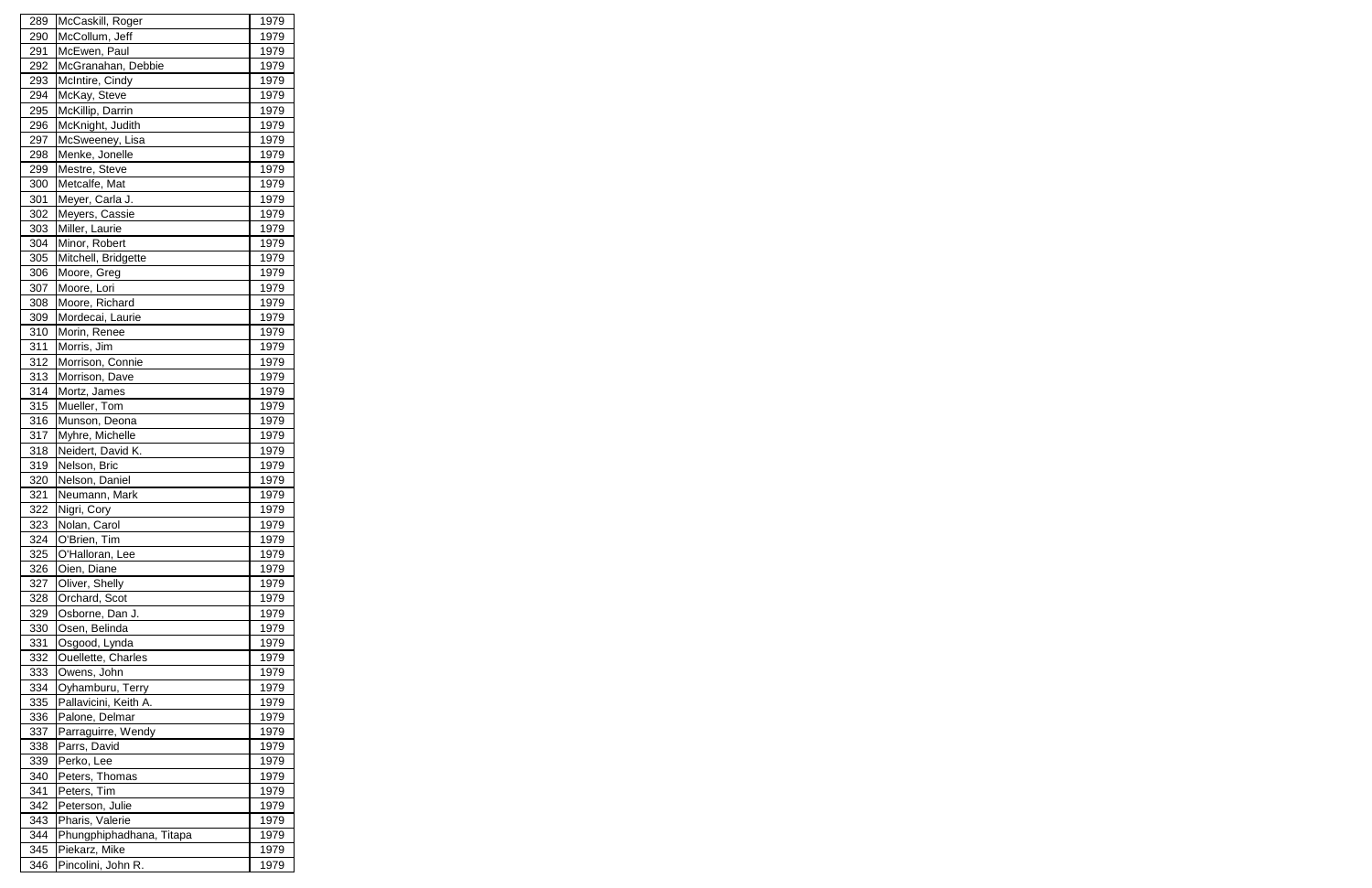| 347 | Poirer, Sandra    | 1979 |
|-----|-------------------|------|
| 348 | Price, Pete       | 1979 |
| 349 | Rader, Todd       | 1979 |
| 350 | Raggio, Tracy     | 1979 |
| 351 | Rainey, Melissa   | 1979 |
| 352 | Rainey, William   | 1979 |
| 353 | Ralston, Dawn     | 1979 |
| 354 | Randall, Marjorie | 1979 |
| 355 | Raven, Kristy     | 1979 |
| 356 | Ravera, Bob       | 1979 |
| 357 | Reed, Mary        | 1979 |
| 358 | Renshaw, Leslie   | 1979 |
| 359 | Rentnelli, Mike   | 1979 |
| 360 | Rheuben, Patricia | 1979 |
| 361 | Rials, Renee      | 1979 |
| 362 | Rich, Paris M.    | 1979 |
| 363 | Richard, Penny    | 1979 |
| 364 | Rigelman, Lori    | 1979 |
| 365 | Ritchie, Helen    | 1979 |
| 366 | Ritchie, Virginia | 1979 |
| 367 | Rivers, Scott     | 1979 |
| 368 | Roach, Julie      | 1979 |
| 369 | Roberts, Don      | 1979 |
| 370 | Roberts, Eric     | 1979 |
| 371 | Robison, Edward   | 1979 |
| 372 | Rogers, Jim       | 1979 |
| 373 | Rose, Carolyn     | 1979 |
| 374 | Ross, Cindy       | 1979 |
| 375 | Rovetti, Steve    | 1979 |
| 376 | Ruf, David        | 1979 |
| 377 | Ryan, Maria       | 1979 |
| 378 | Ryssman, Michelle | 1979 |
| 379 | Sager, Denise     | 1979 |
| 380 | Sager, Eric       | 1979 |
| 381 | Sallaberry, Dick  | 1979 |
| 382 | Santele, Nathalie | 1979 |
| 383 | Saunders, Grant   | 1979 |
| 384 | Savage, Pete      | 1979 |
| 385 | Savini, Jill      | 1979 |
| 386 | Savini, Stephanie | 1979 |
| 387 | Sceirine, Suzanne | 1979 |
| 388 | Schoen, Kirk      | 1979 |
| 389 | Schulte, Lisa     | 1979 |
| 390 | Schum, Paul       | 1979 |
| 391 | Scolari, Mike     | 1979 |
| 392 | Scott, Randy      | 1979 |
| 393 | Sessions, Angela  | 1979 |
| 394 | Sevy, Jill        | 1979 |
| 395 | Shaff, Jennifer   | 1979 |
| 396 | Shamberger, David | 1979 |
| 397 | Shanks, Tracy     | 1979 |
| 398 | Sheehan, Con      | 1979 |
| 399 | Sheffield, Rick   | 1979 |
| 400 | Shepard, Carol    | 1979 |
| 401 | Shepard, Cindy    | 1979 |
| 402 | Shewmaker, Kaye   | 1979 |
| 403 |                   |      |
|     | Shimkovsky, Paige | 1979 |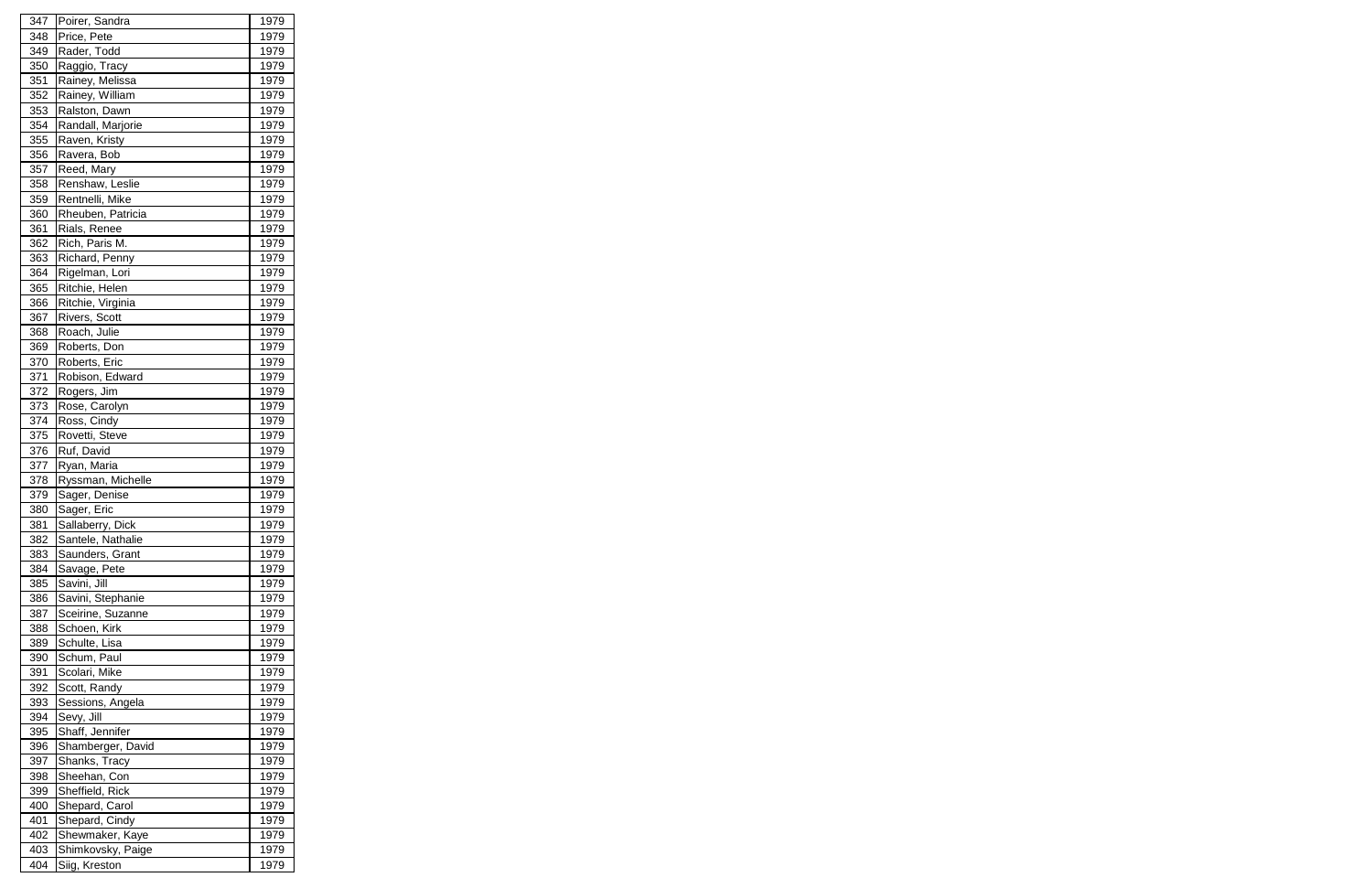| 405 | Simon, Dana            | 1979 |
|-----|------------------------|------|
| 406 | Sinclair, Charles      | 1979 |
| 407 | Sisson, Tika           | 1979 |
| 408 | Sjogren, Eric          | 1979 |
| 409 | Skidmore, Bert         | 1979 |
| 410 | Smelser, Bob           | 1979 |
| 411 | Smith, Cathi           | 1979 |
| 412 | Smith, Nancy           | 1979 |
| 413 | Smith, Rod             | 1979 |
| 414 | Smith, Tracy           | 1979 |
| 415 | Smith, Virginia        | 1979 |
| 416 | Snook, Wayne D.        | 1979 |
| 417 | Somps, Suzie           | 1979 |
| 418 | Soo-Hoo, Cynthia       | 1979 |
| 419 | Stanfield, Kari F.     | 1979 |
| 420 | Starr, Mike            | 1979 |
| 421 | Starr, Rod             | 1979 |
| 422 | Stephens, Bonnie       | 1979 |
| 423 | Stephens, Rob          | 1979 |
| 424 | Stillwagon, Craig      | 1979 |
| 425 | Stimac, Mark           | 1979 |
| 426 | Stock, Greta           | 1979 |
| 427 | Stone, Carl            | 1979 |
| 428 | Stone, Robert          | 1979 |
| 429 | Strausbaugh, Steve     | 1979 |
| 430 | Strong, Chris          | 1979 |
| 431 | Struckoff, Dean        | 1979 |
| 432 | Struckoff, Deanna      | 1979 |
| 433 | Studebaker, Alan       | 1979 |
| 434 | Sunday, David          | 1979 |
| 435 | Swenson, Kem           | 1979 |
| 436 | Tammen, Vivian         | 1979 |
| 437 | Taylor, May Ann        | 1979 |
| 438 | Tellgren, Tim          | 1979 |
| 439 | Telnaes, Ann           | 1979 |
| 440 | Thimmesch, William     | 1979 |
| 441 | Thomas, Ron            | 1979 |
| 442 | Thomas, Tracey         | 1979 |
| 443 | Thompson, Kim          | 1979 |
| 444 | Thompson, Randelle     | 1979 |
| 445 | Thomson, Kim M.        | 1979 |
| 446 | <b>Tjelvett, Matt</b>  | 1979 |
| 447 | Trabert, Mike          | 1979 |
| 448 | Trigero, Allison       | 1979 |
| 449 | Trinca, Jeff           | 1979 |
| 450 | Turner, Roberta        | 1979 |
| 451 | Turpin, Teri L.        | 1979 |
| 452 | Turville, Charles      | 1979 |
| 453 | Uhlhorn, Heidi         | 1979 |
| 454 | Ullrich, Leslee E.     | 1979 |
| 455 | Ullrich, Traci         | 1979 |
| 456 | Urban, Tom             | 1979 |
| 457 | Valgelder, Kerwin S.   | 1979 |
| 458 | Vallandingham, William | 1979 |
| 459 | Valverdi, Chuck        | 1979 |
| 460 | VanEpps, Jamie         | 1979 |
| 461 | VanHooser, Grae        | 1979 |
| 462 | Vaughn, Farrell        | 1979 |